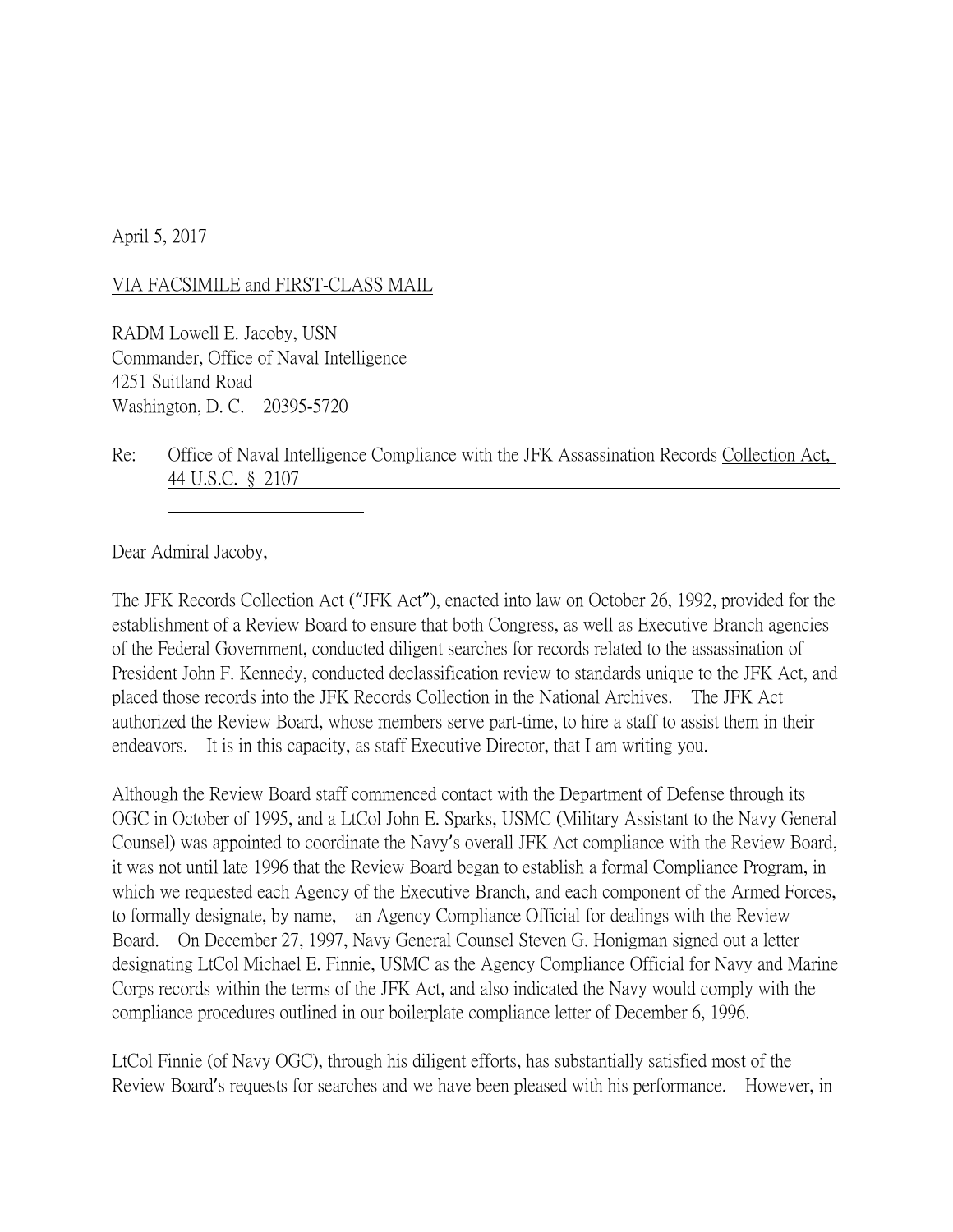RADM Lowell E. Jacoby, USN April 5, 2017 Page 2

hindsight, it appears it may have been wiser for us to establish a separate compliance program with ONI, such as we did with the Defense Intelligence Agency. In a January 29, 1998 meeting with one of my staff members, Supervisory Analyst Douglas Horne, LCDR R. D. Bastien of your staff opined (and Mr. Horne agreed) that it would be better for the Review Board to deal directly with each intelligence agency, rather than through a middle party. We regret any inefficiency or misunderstandings that may have resulted from failure to do so.

Accordingly, I am writing to request that you formally designate an ONI Agency Compliance Official for JFK Act matters. Members of my staff have met with ONI officials on three occasions (March 11, 1997; April 21, 1997; and January 29, 1998), and work on searches and declassification of records is in progress. However, because of the unique nature of intelligence work, its sensitivity, and the records created over the years, I agree with LCDR Bastien that it is preferable that we relieve Navy OGC of responsibility for RG 289 searches, and ask you to appoint your own Agency Compliance Official.

Upon receipt of the name and rank of your designated appointee, my Compliance Officer, Associate General Counsel Ronald Haron, will be in communication with that individual regarding the details of our Compliance Program. Unless or until directed otherwise, Mr. Horne, our Chief Analyst for Military Records, and his assistant, Mr. Goslee, will continue to work technical issues with our present working point of contact, LCDR Bastien.

The Review Board is a temporary, independent agency whose life span expires on September 30, 1998; accordingly, it is important that our unresolved business with ONI be resolved as expeditiously and cooperatively as possible. We thank you and your staff for your cooperation to date.

Sincerely,

T. Jeremy Gunn Executive Director

Enclosures

cc: LtCol M. E. Finnie, USMC (Navy OGC) Stewart F. Aly (DOD Associate Deputy General Counsel)